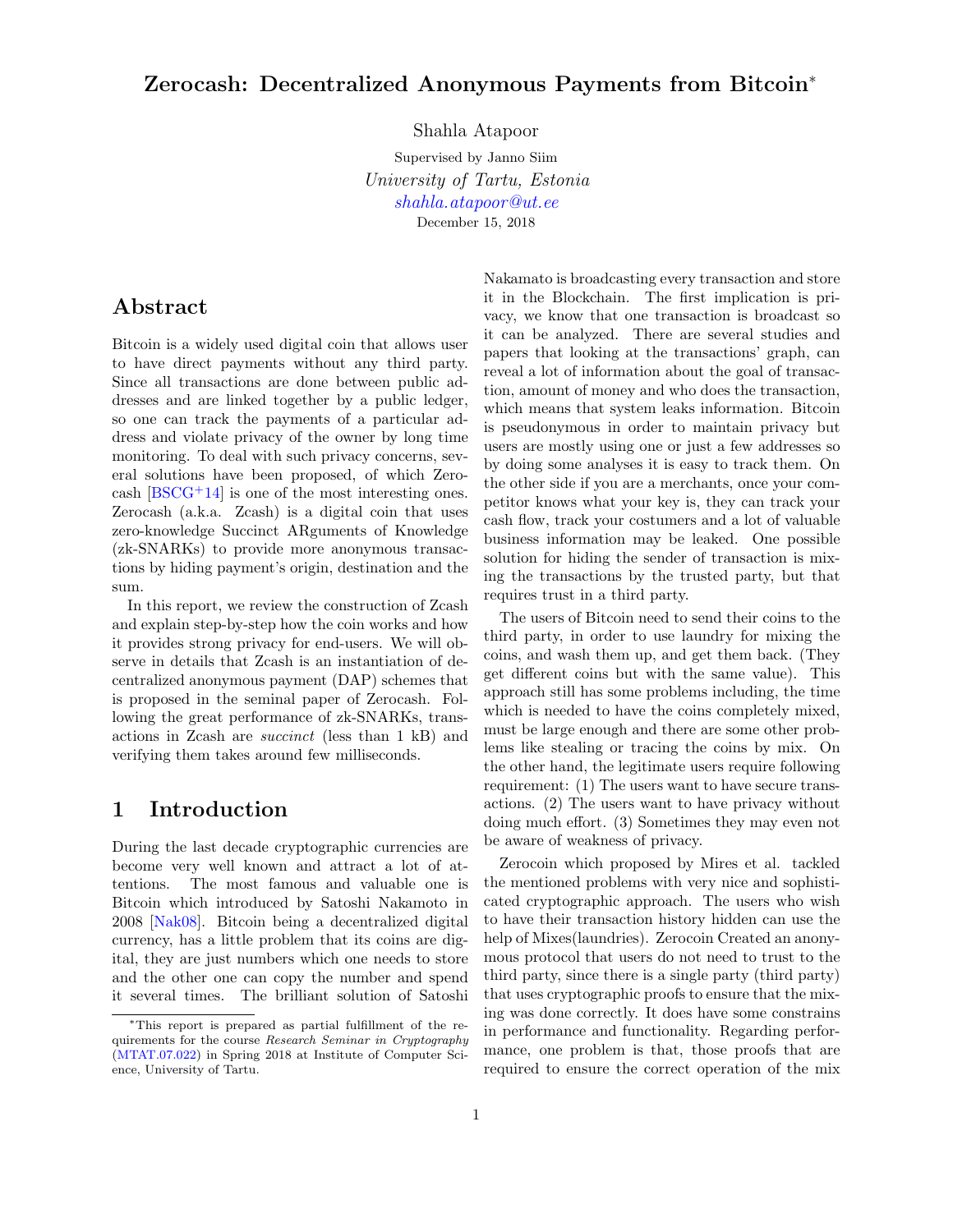are about 45 KB per transaction, (128-bit security) and they take about half a second to verify. Moreover these mixes can only work on the values of the same denomination, which means that one cannot split values and just can spend multiple coins of the same denominations. Here there is a leak of information that for how much you actually using a mix for. Each user has to take his coins, load them to laundry service and wash them clean and get them back, which these procedure needs explicit operations.

In the paper that we review in this report, Eli Ben-Sasson et al. proposed a decentralized anonymous payment scheme based on Zero knowledge Succinct Non-interactive Arguments of Knowledge(zk-SNARKs) and instantiate and implement the scheme as a digital currency. In this scheme there is an opportunity to have payments via users directly and private without leaking the information about the origin of transaction, the transmitted amount of money and the destination of transactions, which gives undeniable privacy to users.

In this report we aim to present a short review on Bitcoin and its weakness, and talk shortly about Zerocoin and its improvement compared to Bitcoin. Then mostly talk about a new DAP scheme based on ZK-SNARKs and instantiation of the scheme in order to get a new anonymous coin, Zcash.

The structure of report is as follows: Section 2 presents a high level explanation of the structure of the zk-SNARK that Zerocash uses to give zero knowledge proof for the statement. Then report follows the structure of DAP scheme in Section [3.](#page-1-0) Indeed, report explains all the steps forward from initial version of DAP scheme to the final version of it in the same section. Instantiation DAP scheme with Zerocash group and create the practical the Zerocash coin presented in Section [4.](#page-5-0) Finally we conclude the report in Section [5.](#page-6-0)

## 2 zk-SNARKs

Before going through the DAP scheme we will give a high level explanation of zk-SNARKs, later in the following sections we will talk with more details about them. The zk-SNARKs give very short proofs which verifier easily can verify. Assume given language  $\mathcal L$ which is  $\mathcal{NP}$  and a circuit  $\mathcal C$  that is a nondeterministic circuit for language  $\mathcal L$  with n multiplication gates. In order to prove and verify membership in  $\mathcal L$  using a zk-SNARK we act as follows, When we input  $\mathcal{C}$ , a trusted third party does a one-time setup phase and outputs two public keys, one for proving (pk) and the other one for verifying (vk). The pk gives the ability that any (untrusted) prover can give non-interactive proof  $\pi$  which is zero knowledge and a proof of knowledge of witness w for  $x \in \mathcal{L}$ , relationship for instantiation of x with size n. There is possibility for all the verifiers to verify the proof  $\pi$  using public vk. Back to Succinctness definition, size of  $\pi$  is constant for the given security level and in order to verify the verifier takes linear time in the size of  $x$  (rather than linear in  $|\mathcal{C}|$ ).

# <span id="page-1-0"></span>3 Decentralized anonymous payment schemes

In this section we introduce the DAP scheme, which guarantees anonymity of digital currencies. The DAP scheme uses Succinct Non-interactive Arguments of Knowledge (zk-SNARKs) [\[BSCG](#page-7-0)<sup>+</sup>14[,Lip12,](#page-7-2)[BCI](#page-6-1)<sup>+</sup>13, [ABLZ17\]](#page-6-2) under some cryptographic assumptions. For all the ledger based digital currency such as Bitcoin we can use the DAP scheme. As we know all the transactions are stored in the ledger which is held by all the users. The ledger can be only appended and there is no way to delete anything from the ledger by users. Recalling the information about Bitcoin [\[Nak08\]](#page-7-1) and Zerocoin [\[MGGR13\]](#page-7-3), we will give a high level view of the DAP scheme by separating into the 6 steps which introduced in the following subsections.

## 3.1 User anonymity with fixed-value coins

We start explaining the DAP scheme with using the same value for all coins, for example 1 Bitcoin. In DAP scheme we use the property of zk-SNARKs and a commitment scheme with the property of hiding (the specific value chosen cannot be known by the receiver at that time) and binding (The value chosen during the commit phase must be the only one that the sender can compute and that validates during the reveal phase). To commit a message m we use a randomness r and the function of commitment, defines,  $cm := \text{COMM}_r(m)$  and it is possible to open c, just by revealing r and m.

In order to mint a new coin c, user needs to take a random serial number sn and a trapdoor r (randomness of commitment). Then he should compute  $cm := \text{COMM}_r(\text{sn})$  as a commitment for the coin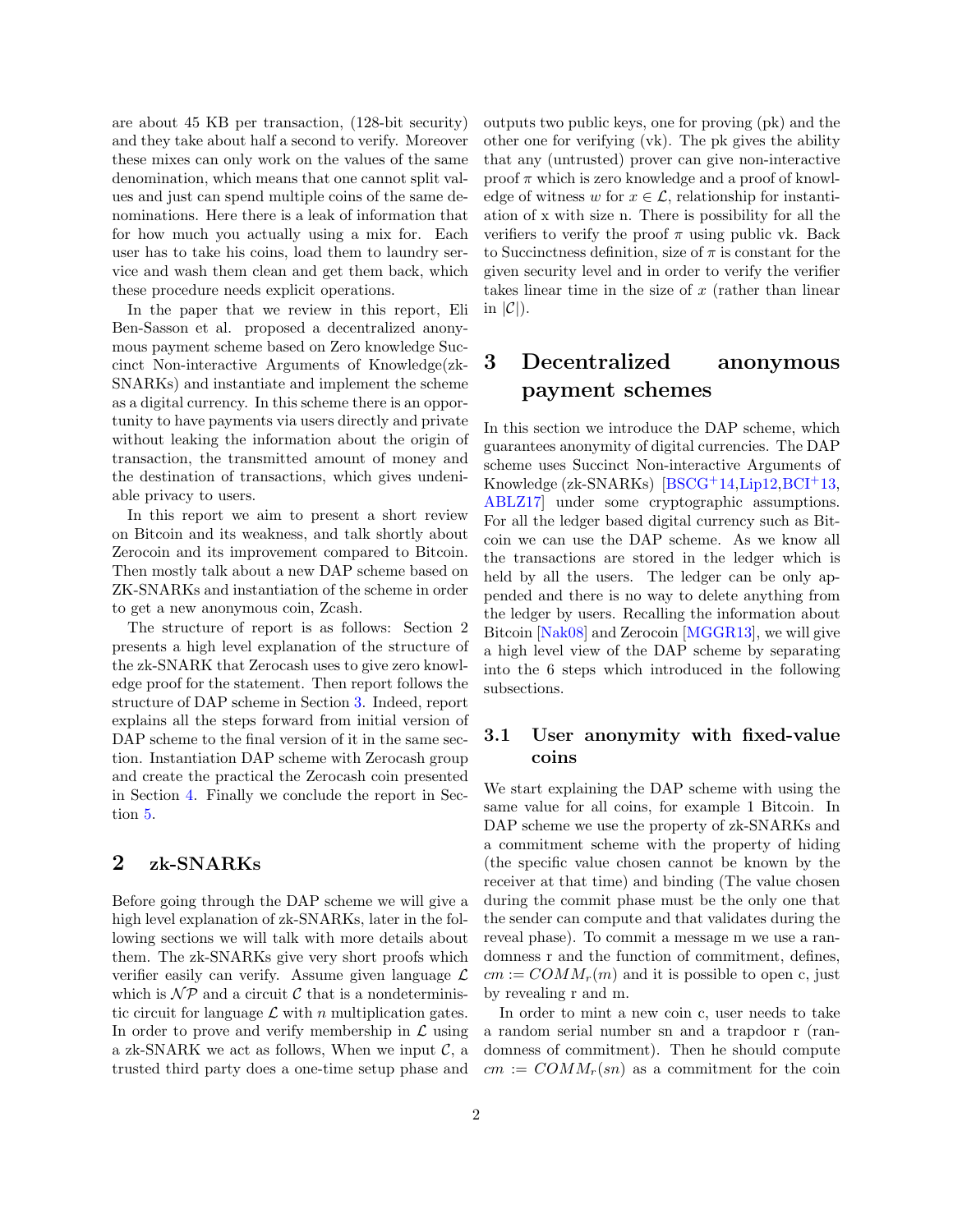which is defined  $c := (r, sn, cm)$ . For each coin which is minted, there exist a mint transaction  $tx_{Mint}$  including cm without sn, which needs to be append to the ledger. There is a commitment list on the ledger which contains all the coin commitments. In the case that user wants to spend the coin, he should send the  $tx_{Spend}$  that contains sn of the coin and a proof that she knows r for one of the commitments in the commitment list. There is another list in the ledger which contains all the coins' serial number which are spent, and in the case of having  $tx_{Spend}$ , if the sn is not in the list the transaction is okay otherwise it will be discarded. This checking avoids double spending of each coin. Since the proof is zero knowledge, so no one can find information about r and finding a commitment in the list needs to invert  $f(x) := \text{COMM}_x(\text{sn})$  which is infeasible under some assumptions.

## <span id="page-2-0"></span>3.2 Compressing the list of coin commitments

By increasing the numbers of commitments, the naive commitment list grows linearly, the time and the space complexity are linear which is not very good. The way to avoid this problem in DAP scheme, the CMList is Collision Resistant Hash based (CRH) Merkle tree, so the complexity will decrease to logarithmic. The CRH is used in this construction to avoid having the same special representation of CM-List. The root of tree is rt and all the commitments are arranged on the leaves. The user who wants to prove that he knows the witness r for a statement (a commitment in tree) have to prove he knows witness r such that there exist a commitment  $COMM_r(sn)$ as a leaf of a CRH-based Merkle tree with root rt. In this new structure of CMList, the naive of the commitment list will grow exponentially comparing to the naive one. Note that this size can increase as much as the size that the given zk-SNARK implementation can support (produce a proof for that) (In Zerocash the authors use the tree of depth 64 which supports  $2^{64}$  coins).

## 3.3 Extending coins for direct anonymous payments

In the previous subsection [3.2](#page-2-0) we commit the serial number of a coin, it will create some problems later. Assume that user  $u_1$  creates a coin c and sends the coin to user  $u_2$ . Spending this coin for  $u_2$  is risky for the following issues:

#### Setup

- INPUTS: security parameter  $\lambda$
- OUTPUTS: public parameters pp
- 1) Construct  $C_{\text{POUR}}$  for POUR at security  $\lambda$ .
- 2) Compute  $(\mathsf{pk}_{\text{POUR}}, \mathsf{vk}_{\text{POUR}}) := \mathsf{KeyGen}(1^{\lambda}, C_{\text{POUR}}).$
- 3) Compute  $pp_{\text{enc}} := \mathcal{G}_{\text{enc}}(1^{\lambda})$ .
- 4) Compute  $pp_{sig} := G_{sig}(1^{\lambda})$ .
- 5) Set  $pp := (pk_{\text{POUR}}, vk_{\text{POUR}}, pp_{\text{enc}}, pp_{\text{sig}})$ .

## 6) Output pp. **CreateAddress**

- $\bullet$ INPUTS: public parameters pp
- OUTPUTS: address key pair (addr<sub>pk</sub>, addr<sub>sk</sub>)  $\bullet$
- 1) Compute  $(\mathsf{pk}_{\mathsf{enc}}, \mathsf{sk}_{\mathsf{enc}}) := \mathcal{K}_{\mathsf{enc}}(\mathsf{pp}_{\mathsf{enc}}).$
- Randomly sample a PRF $^{addr}$  seed  $a_{sk}$ . 2)
- Compute  $a_{\rm pk} = \text{PRF}_{a_{\rm sk}}^{\text{addr}}(0)$ .<br>Set addr<sub>pk</sub> :=  $(a_{\rm pk}, \text{pk}_{\rm enc})$ . 3)
- 4)
- 5) Set addr<sub>sk</sub> :=  $(a_{\text{sk}}^{\text{p}}, s_{\text{k}}^{\text{p}})$ .
- 6) Output ( $\mathsf{addr}_{\mathsf{pk}}, \mathsf{addr}_{\mathsf{sk}}$ ).

<span id="page-2-1"></span>Figure 1: Setup and create addresses  $[BSCG^+14]$  $[BSCG^+14]$ 

- the  $u_1$  knows the serial number of coin and he can still spend the coin one more time and send it to another user (double spending).
- The other problem with spending coin with  $u_2$ is that since  $u_1$  knows serial number so, he can trace the coin and recognize when the coin is spent by  $u_2$ .

So,  $u_2$  in order to protect his privacy, must spend the coin and try to mint new coin  $c'$ .

The other harmful issue with the current structurer of minting is that this structure does not support amounts which are not multiples of the fixed value of a coin for example the multiples of  $1BTC$ . So, when  $u_1$  wants to send 100 Bitcoin (BTC) to  $u_2$ , he needs to have 100 transfers which is too much and even worse it leaks the information about the amount of the transactions. So, this simplified structure that we used in DAP payment scheme is not enough. Then we need to modify the commitment of coin by using collision-resistant pseudorandom functions such as  $PRF_x^{addr}(.) := H(x||00||.), PRF_x^{sn}(.) := H(x||01||.),$ and  $PRF_x^{pk}(.) := H(x||10||.)$  with seed x to target payments and to derive serial numbers (See Fig[.1\)](#page-2-1). In Fig. [1,](#page-2-1)  $KeyGen(.)$ ,  $g_{sig}(.)$ ,  $K_{enc(.)}$  respectively show the key generation for pour transaction, key generation for one-time signature, and key generation for an encryption scheme.

To provide targets for payments, Zcash uses addresses, in the other words, each user needs to gen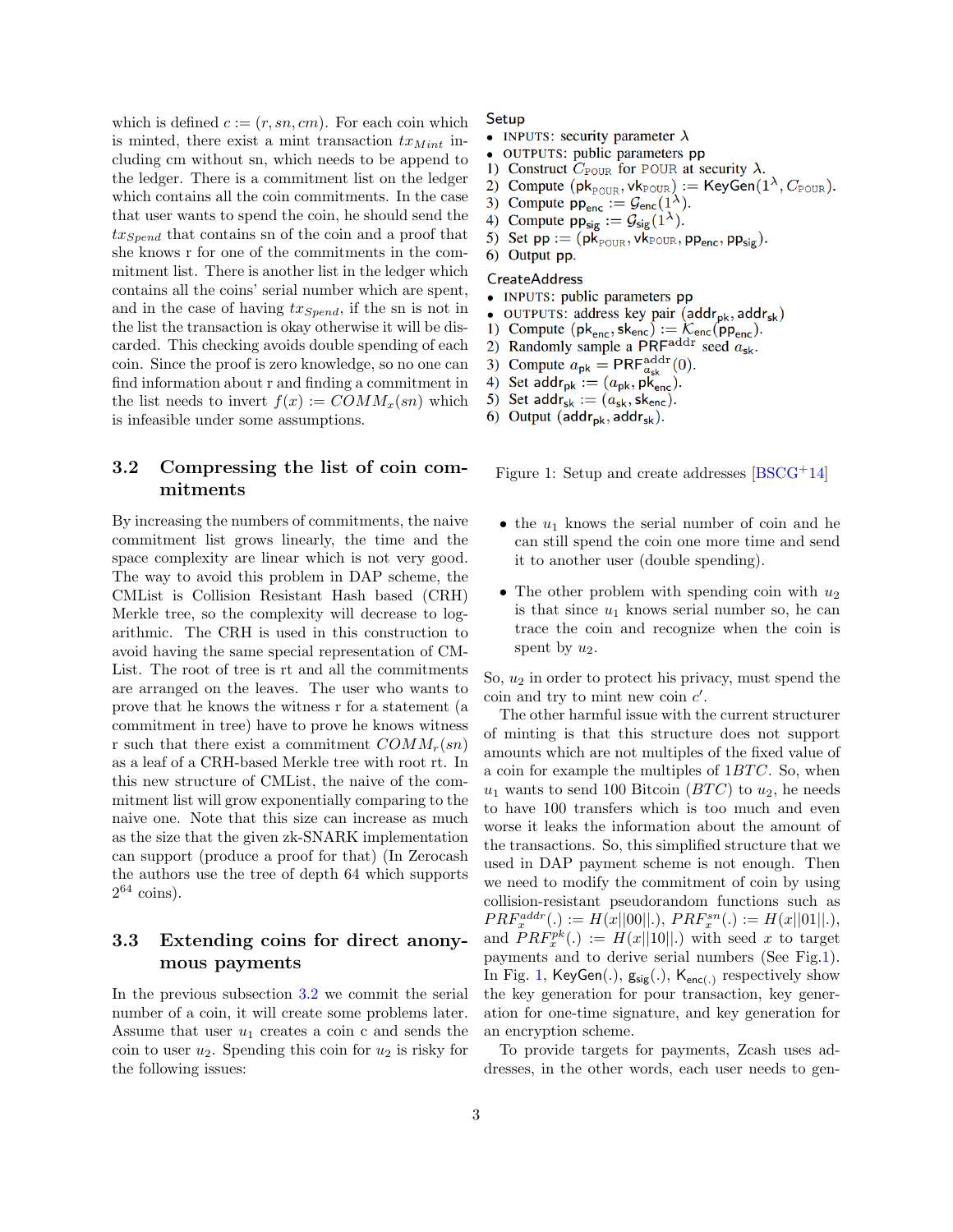Mint

- · INPUTS:
	- public parameters pp
	- coin value  $v \in \{0, 1, \ldots, v_{\text{max}}\}\$
	- destination address public key  $\mathsf{addr}_{\mathsf{pk}}$
- $\bullet$  OUTPUTS: coin **c** and mint transaction  $tx_{Mint}$
- 1) Parse addr<sub>pk</sub> as  $(a_{\rm pk}, \rm pk_{\rm enc})$ .
- 2) Randomly sample a PRF<sup>sn</sup> seed  $\rho$ .
- 3) Randomly sample two COMM trapdoors  $r, s$ .
- 4) Compute  $k := \text{COMM}_r(a_{\text{pk}}||\rho)$ .
- 5) Compute cm := COMM<sub>s</sub> $(v||k)$ .
- 6) Set  $\mathbf{c} := (\text{addr}_{\text{pk}}, v, \rho, r, s, \text{cm}).$
- 7) Set  $tx_{Mint} := (cm, v, *)$ , where  $* := (k, s)$ .
- 8) Output c and txMint.

<span id="page-3-0"></span>

erate key pair  $(a_{pk}, a_{sk})$ . The  $a_{pk}$  includes the coin c and the only user that can spend it, is the user who knows the  $a_{sk}$ . In order to generate key pair, one need to sample a random  $a_{sk}$  and define  $a_{pk}$ as,  $apk := PRF_{ask}^{addr}(0)$ . There is no limitation to number of address key pairs for users. In order to have better system functionality, Zcash designed a new minting. For minting a coin (see fig[.2\)](#page-3-0) c with value v, user needs to sample which is a randomness of serial number, and use that for determining the serial number for the coin as follows,  $sn := PRF_{a_{sk}}^{sn}(\rho)$ . After that the user commits to a tuple  $(a_{pk}, v, \rho)$  by computing  $k := \text{COMM}_r(a_{pk} \parallel \rho)$  for a random r and  $cm = \text{COMM}_s(v \parallel k)$  for a random s. So the new version of coin is  $c := (a_{pk}, v, \rho, r, s, cm)$  and a mint transaction  $tx_{Mint} := (v, k, s, cm)$ . The way that Zcash construct the new coin, everyone by checking  $cm := \text{COMM}_s(v \parallel k)$  can verify that cm in  $tx_{Mint}$  is a commitment of a coin of value v. Due to use of zk-SNARKs in construction of Zcash, no one can compromised the users privacy by learning the address key  $a_{pk}$  or serial number by deriving from because these are hidden in k. Like as before, ledger only accepts a  $tx_{Mint}$  if user deposits the correct amount of v.

The operation for spending coin is named pour and it means that the value of some input coins will pour in the fresh output coins (see fig[.3\)](#page-4-0). Assume that the user with address key pair  $(a_{pk}^{old}, a_{sk}^{old})$ , wants to pour his coin  $c^{old} = (a_{pk}^{old}, v^{old}, \rho^{old}, r^{old}, s^{old}, cm^{old})$ to the two new coins  $c_1^{new}$  and  $c_2^{new}$ , with total value  $v_1^{new} + v_2^{new} = v^{old}$ , respectively targeted at address

public keys  $a_{pk,1}^{new}$  and  $a_{pk,2}^{new}$ . It is possible that the user pours the coins to the addresses which belong to himself or to some other users. The user u, for each  $i \in \{1, 2\}$ , proceeds as follows: (1) u samples serial number randomness  $\rho_i^{new}$ ; (2) u computes  $k_i^{new}$ :=  $COMM_{r_i^{new}}(a_{pk,i}^{new} \parallel \rho_i^{new})$  for a random  $r_i^{new}$ ; and (3) u computes  $cm_i^{new} := COMM_{s_i^{new}}(v_i^{new} \parallel k_i^{new})$ for a random  $s_i^{new}$ .

Now, the new coins  $c$ new 1 :=  $(a_{pk,1}^{new}, v_1^{new}, \rho_1^{new}, r_1^{new}, s_1^{new}, cm_1^{new})$  and  $c_2^{n \stackrel{new}{e^w}} \quad \ \ := \quad \quad (a_{pk,2}^{new}, v_2^{new}, \rho_2^{new}, r_2^{new}, s_2^{new}, c m_2^{new})$ were produced. In the next really important step, user u needs to give a zk-SNARK proof  $\pi_{POUR}$  for the following NP statement, that Zcash named the statement, POUR:

Given the Merkle-tree root  $rt$ , serial number  $sn^{old}$ , and coin commitments  $cm_1^{new}, cm_2^{new}$ , I know coins  $c^{old}, c_1^{new}, c_2^{new}$ , and address secret key  $a_{sk}^{old}$  such that:

- The coins are well-formed: for  $c^{old}$  it holds that  $k^{old}$  =  $\textit{COMM}_{r^{old}}(a_{pk}^{old} \parallel \rho^{old})$  and  $\textit{cmold}$  =  $COMM_{s^{old}}(v^{old} \parallel k^{old});$  and similarly for  $c_1^{new}$ and  $c_2^{new}$ .
- The address secret key matches the public  $key$ :  $a_{pk}^{old} = PRF_{a_{sk}^{old}}^{addr}(0).$
- The serial number is computed correctly:  $sn^{old} := PRF^{sn}_{a^{old}_{sk}}(\rho^{old}).$
- The coin commitment  $cm^{old}$  appears as a leaf of a Merkle-tree with root rt.
- The values add up:  $v_1^{new} + v_2^{new} = v^{old}$ .

Then pour transaction  $tx_{Pour}$  :=  $(rt, sn^{old}, cm_1^{new}, cm_2^{new}, p_{OUR})$  is appended to the ledger (see fig[.3\)](#page-4-0). Moreover, the transaction with the serial number which appears in a previous transaction will be rejected, because it means that the coin with that serial number has been spent before, in other words, this checking avoids double spending. In the case that a user does not know the corresponding secret key  $a_{sk,1}^{new}$  for public key  $a_{pk,1}^{new}$ , then he cannot spend  $c_1^{new}$ , because he cannot provide  $a_{sk,1}^{new}$  as a part of the witness of a corresponding pour operation to produce proof  $\pi$ . Furthermore, when a user that knows  $a_{sk,1}^{new}$  does spend  $c_1^{new}$ , the user u cannot track it, because he knows no information about its revealed serial number, which is  $sn_1^{new} := PRF_{a_{sk,1}^{new}}^{sn}(\rho_1^{new})$ .

The transaction pour  $tx_{pour}$  is zero-knowledge which means that it does not reveals anything about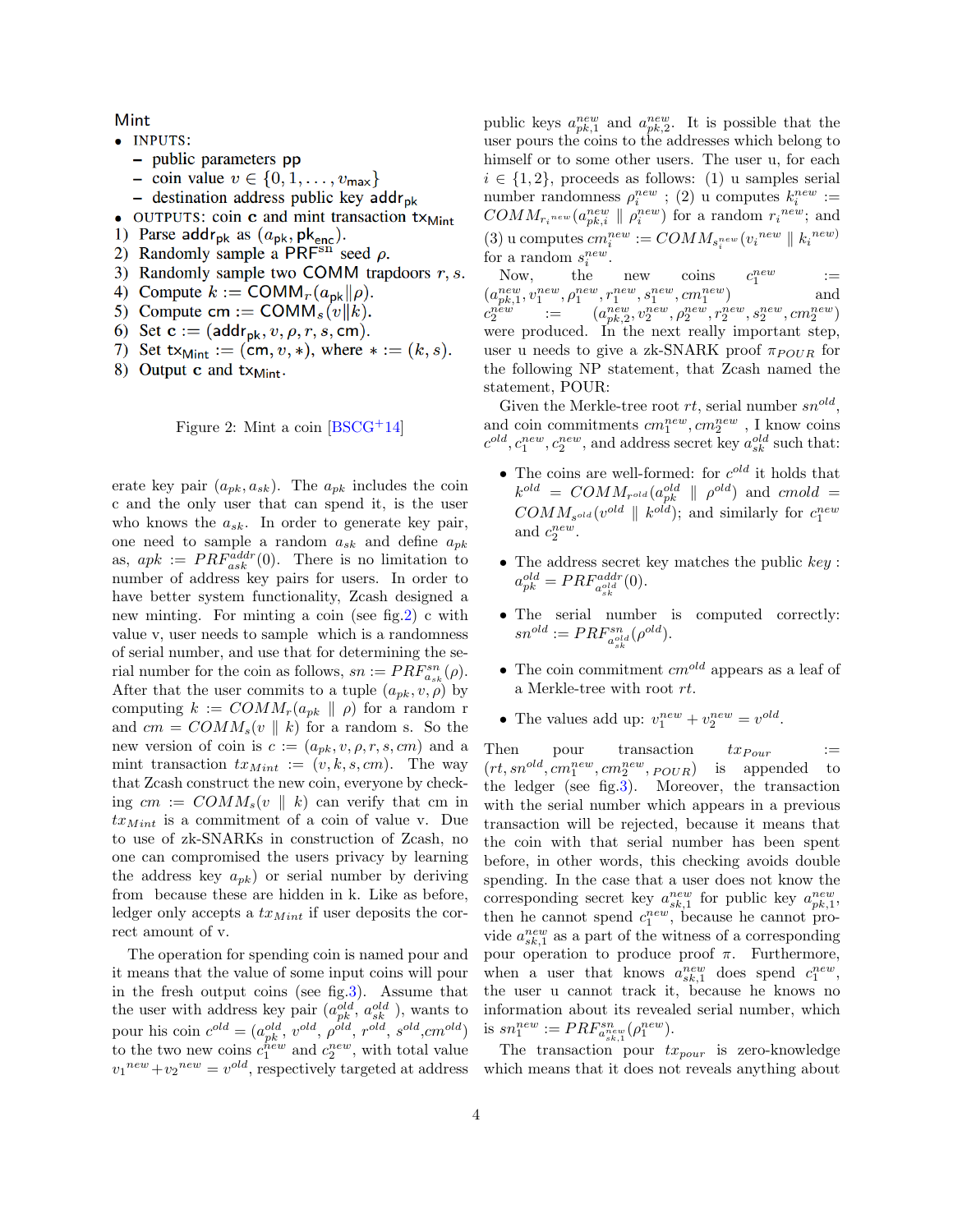the destination address keys, and the amount of coins which is transmitted. So this structure of payment is completely anonymous.

Generally, a user u may pour  $N^{old} \geq 0$  coins into  $N^{new} \geqslant 0$  coins. For simplicity we consider the case  $N^{old} = N^{new} = 2$ , without loss of generality. Indeed, for  $N^{old} < 2$ , the user can mint a coin with value 0 and then provide it as a null input, and for  $N^{new} < 2$ , the user can create (and discard) a new coin with value 0. For  $N^{old} > 2$  or  $N^{new} > 2$ , the user can compose  $logN^{old} + logN^{new}$  of the 2−input/2−output pours.

#### 3.4 Sending and receiving coins

In this step we consider the way the first user  $u$ has to send the secret values in  $c_1^{new}$  to new user  $u_1$ . This procedure provides the ability for user  $u_1$ who is the owner  $a_{pk,1}^{new}$  to spend  $c_1^{new}$  if he wishes.

Pour

- · INPUTS:
	- public parameters pp
	- the Merkle root rt  $\overline{a}$
	- old coins  $\mathbf{c}_1^{\text{old}}, \mathbf{c}_2^{\text{old}}$
	- old addresses secret keys  $\mathsf{addr}^{\mathsf{old}}_{\mathsf{sk},1}$ , addr $^{\mathsf{old}}_{\mathsf{sk},2}$
	- path path<sub>1</sub> from commitment cm( $\mathbf{c}_1^{\text{old}}$ ) to root rt,  $\overline{a}$ path path<sub>2</sub> from commitment cm( $c_2^{\text{old}}$ ) to root rt
	- new values  $v_1^{\text{new}}, v_2^{\text{new}}$  $\overline{\phantom{0}}$
	- new addresses public keys addr<sup>new</sup> addr<sup>new</sup>
	- public value  $v_{\text{pub}}$
	- transaction string info
- OUTPUTS: new coins  $\mathbf{c}_1^{\text{new}}, \mathbf{c}_2^{\text{new}}$  and pour transaction  $\text{tx}_{\text{Pour}}$
- 1) For each  $i \in \{1, 2\}$ :<br>
a) Parse  $c_i^{\text{old}}$  as  $(\text{add}r_{\text{pk},i}^{\text{old}}, v_i^{\text{old}}, \rho_i^{\text{old}}, r_i^{\text{old}}, s_i^{\text{old}}, \text{cm}_i^{\text{old}})$ .<br>
b) Parse  $\text{add}r_{\text{sk},i}^{\text{old}}$  as  $(a_{\text{sk},i}^{\text{old}}, s_{\text{kenc},i}^{\text{old}})$ .
	-
	- c) Compute  $\mathsf{sn}_i^{\mathsf{old}} := \mathsf{PRF}_{a_{\mathsf{el}}^{\mathsf{old}}}^{\mathsf{new}}, (\rho_i^{\mathsf{old}})$
	-
	- d) Parse addr<sup>new</sup> as  $(a_{\text{pk},i}^{\text{new}}, \text{pk}_{\text{enc},i}^{\text{new}})$ .<br>e) Randomly sample a PRF<sup>Sn</sup> seed  $\rho_i^{\text{new}}$ .
	-
	- f) Randomly sample two COMM trapdoors  $r_i^{\text{new}}, s_i^{\text{new}}$ .
	- g) Compute  $k_i^{\text{new}} := \text{COMM}_{n_i^{\text{new}}} (a_{\text{pk},i}^{\text{new}} || \rho_i^{\text{new}})$ .<br>h) Compute cm<sup>new</sup> := COMM<sub>n</sub><sup>new</sup> ( $a_{\text{pk},i}^{\text{new}} || k_i^{\text{new}}$ ).
	-
	- i) Set  $\mathbf{C}_i := \mathcal{E}_{\text{enc}}(\text{pk}_{\text{pk},i}^{new}, v_i^{\text{new}}, \rho_i^{\text{new}}, v_i^{\text{new}}, s_i^{\text{new}}, \text{cm}_i^{\text{new}}).$ <br>
	(i) Set  $\mathbf{C}_i := \mathcal{E}_{\text{enc}}(\text{pk}_{\text{enc},i}^{new}, v_i^{\text{new}}, \rho_i^{\text{new}}, v_i^{\text{new}}, s_i^{\text{new}}).$
	-
- 2) Generate  $(\mathsf{pk}_{\mathsf{sig}}, \mathsf{sk}_{\mathsf{sig}}) := \mathcal{K}_{\mathsf{sig}}(\mathsf{pp}_{\mathsf{sig}})$ .
- 3) Compute  $h_{\text{Sig}} := \overrightarrow{\text{CRH}}(pk_{\text{sig}})$ .
- 3) Compute  $h_{\text{sig}} := \text{CRF1}^{\text{pk}}(h_{\text{Sig}})$ .<br>
4) Compute  $h_1 := \text{PRF}_{\text{add}}^{\text{pk}}(h_{\text{Sig}})$  and  $h_2 := \text{PRF}_{\text{add}}^{\text{pk}}(h_{\text{Sig}})$ .<br>
5) Set  $\vec{x} := (\text{rt}, \text{sn}_1^{\text{old}}, \text{sn}_2^{\text{old}}, \text{cm}_1^{\text{new}}, \text{cm}_2^{\text{new}}, v_{\text{pub}}, h_{\text{Sig}}, h_1, h_2)$ .<br>
- 
- 
- 7) Compute  $\pi_{\text{POUR}} := \text{Prove}(\text{pk}_{\text{POUR}}, \vec{x}, \vec{a})$ .
- 8) Set  $m := (\vec{x}, \pi_{\text{POUR}}, \text{info}, C_1, C_2)$ .
- 
- 9) Compute  $\sigma := S_{sig}$  (sk<sub>ig</sub>, *m*).<br>
0) Set  $tx_{Pour} := (rt, sn_1^{\text{old}}, sn_2^{\text{old}}, cm_1^{\text{new}}, cm_2^{\text{new}}, v_{pub}, info, *),$  where<br>  $* := (pk_{sig}, h_1, h_2, \pi_{\text{POUR}}, \mathbf{C}_1, \mathbf{C}_2, \sigma).$ <br>
1) Output  $\mathbf{c}_1^{\text{new}}, \mathbf{c}_2^{\text{new}}$  and  $tx_{Pour}$ .
- 

<span id="page-4-0"></span>Figure 3: Pour algorithm  $[{\rm BSCG^+14}]$ 

**Verify Transaction** 

- · INPUTS:
- public parameters pp
- a (mint or pour) transaction tx
- $-$  the current ledger  $L$
- $\bullet$  OUTPUTS: bit b, equals 1 iff the transaction is valid
- 1) If given a mint transaction  $tx = tx_{\text{Mint}}$ :
	- a) Parse tx<sub>Mint</sub> as  $(\text{cm}, v, *)$ , and  $*$  as  $(k, s)$ . b) Set cm' := COMM<sub>s</sub> $(v||k)$ .
	- c) Output  $b := 1$  if cm = cm', else output  $b := 0$ .
	-
- 2) If given a pour transaction  $tx = tx_{\text{Pour}}$ :<br>a) Parse  $tx_{\text{Pour}}$  as  $(rt, sn_1^{\text{old}}, sn_2^{\text{old}}, cm_1^{\text{new}}, cm_2^{\text{new}}, v_{\text{pub}}, \text{info}, *)$ , and \* as  $(\mathsf{pk}_{\mathsf{sig}}, h_1, h_2, \pi_{\text{POUR}}, \mathbf{C}_1, \mathbf{C}_2, \sigma)$ .
	- b) If  $\mathsf{sn}_1^{\text{old}}$  or  $\mathsf{sn}_2^{\text{old}}$  appears on L (or  $\mathsf{sn}_1^{\text{old}} = \mathsf{sn}_2^{\text{old}}$ ), output  $b := 0$ .
	- c) If the Merkle root rt does not appear on L, output  $b := 0$ .
	-
	- d) Compute  $h_{Sig} := \text{CRH}(p k_{sig})$ .<br>
	e) Set  $\vec{x} := (rt, sn_1^{old}, sn_2^{old}, cm_1^{new}, cm_2^{new}, v_{pub}, h_{Sig}, h_1, h_2)$ .
	- f) Set  $m := (\vec{x}, \pi_{\text{POUR}}^1, \hat{\text{info}}, \text{C}_1^1, \text{C}_2)$
	- g) Compute  $b := \mathcal{V}_{\text{sig}}(\text{pk}_{\text{sig}}, m, \sigma)$ .
	- h) Compute  $b' := \text{Verify}(vk_{\text{POUR}}, \vec{x}, \pi_{\text{POUR}})$ , and output  $b \wedge b'$ .

<span id="page-4-1"></span>Figure 4: Verification algorithm [\[BSCG](#page-7-0)+14]

One way is that  $u$  can send a private message to  $u_1$  containing the secret values but this requires a secure communication which needs other infrastructure and assumptions. The second way that Zcash proposes is by modifying the ledger by modifying the structure of the key pair. Modification is that each user now has a key pair  $(addr_{pk}, addr_{sk})$ , where  $addr_{pk} = (a_{pk}, pk_{enc})$  and  $addr_{sk} = (a_{sk}, sk_{enc})$ . The values $(a_{pk}, a_{sk})$  are generated as before. In addition,  $(pk_{enc}, sk_{enc})$  is a key pair for a key-private encryption scheme [\[BBDP01\]](#page-6-3). Then, u computes the ciphertext  $C_1$  that is the encryption of the plaintext  $(v_1^{new}, \rho_1^{new}, r_1^{new}, s_1^{new})$ , under  $pk_{enc,1}^{new}$  (which is part of  $u_1$ s address public key  $addr_{enc,1}^{new}$ ), and includes  $C_1$ in the pour transaction  $tx_{Pour}$ . The user  $u_1$  can then find and decrypt this message (using his  $sk_{enc,1}^{new}$ ) by scanning the pour transactions on the public ledger. Adding  $C_1$  to  $tx_{Pour}$  does not leak any information about paid amounts and destination addresses, because of using the encryption scheme which has keyprivate property. (The user u does the same with  $c_1^{new}$  and includes a corresponding ciphertext  $C_2$  in  $tx_{Pour.})$ 

In order to check that the mint and pour transactions are well-formed, there is need to run the verification algorithm. All the nodes that maintain the ledger can verify transactions. This algorithm takes some inputs including public parameters pp, a (mint or pour) transaction tx, the current ledger L and outputs bit b (bit b equals 1 iff the transaction is valid)(See fig. 4).

After that there is need to run another algorithm named Receive Algorithm. This algorithm scans the ledger and retrieves unspent coins paid to a particu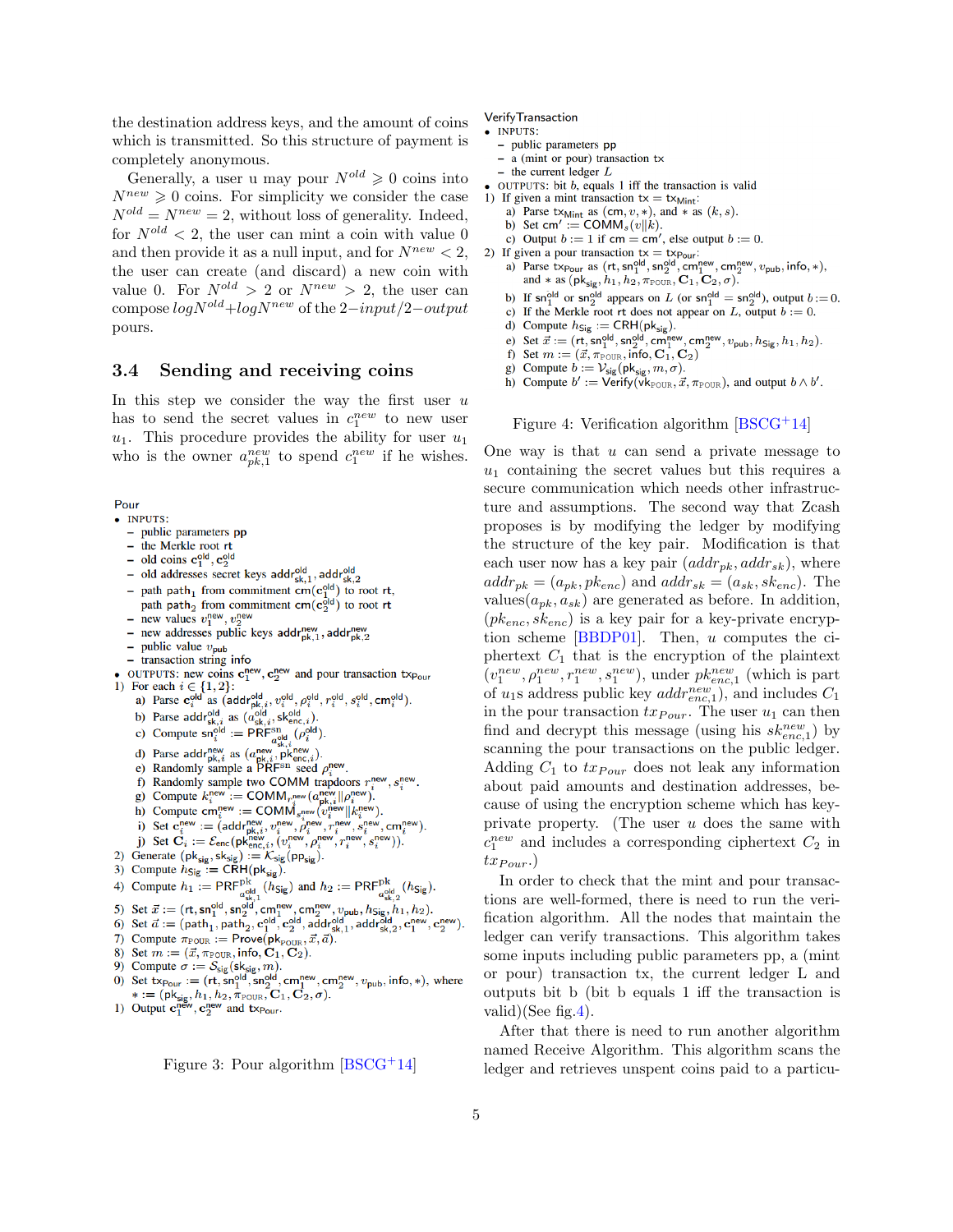Receive

- · INPUTS:
	- public parameters pp
	- recipient address key pair ( $\text{addr}_{\text{pk}}$ ,  $\text{addr}_{\text{sk}}$ )
	- the current ledger  $\overline{L}$
- OUTPUTS: set of received coins
- 1) Parse addr<sub>pk</sub> as  $(a_{\rm pk}, \rm pk_{\rm enc})$ .
- 2) Parse addr<sub>sk</sub> as  $(a_{sk}, sk_{enc})$ .
- 
- 3) For each Pour transaction  $\exp_{\text{our}}$  on the ledger:<br>a) Parse  $\exp_{\text{our}}$  as  $(\text{rt}, \text{sn}_1^{\text{old}}, \text{sn}_2^{\text{old}}, \text{cm}_1^{\text{new}}, \text{cm}_2^{\text{new}}, v_{\text{pub}}, \text{info}, *)$ and \* as (pk<sub>sig</sub>,  $h_1$ ,  $h_2$ ,  $\pi_{\text{POUR}}, \mathbf{C}_1, \mathbf{C}_2, \sigma$ ).<br>b) For each  $i \in \{1, 2\}$ :
	- - i) Compute  $(v_i, \rho_i, r_i, s_i) := \mathcal{D}_{\text{enc}}(\text{sk}_{\text{enc}}, \mathbf{C}_i)$ .
		- ii) If  $\mathcal{D}_{\text{enc}}$ 's output is not  $\perp$ , verify that:
			- cm<sup>new</sup> equals COMM<sub>s<sub>i</sub></sub> ( $v_i$ ||COMM<sub>r<sub>i</sub></sub>( $a_{\text{pk}}$ || $\rho_i$ ));
			- $\sin i := \text{PRF}_{a_{sk}}^{\text{sn}}(\rho_i)$  does not appear on L.

```
iii) If both checks succeed, output
```

```
\mathbf{c}_i := (\mathsf{addr}_{\mathsf{pk}}, v_i, \rho_i, r_i, s_i, \mathsf{cm}^{\mathsf{new}}_i).
```
Figure 5: Receive Algorithm [\[BSCG](#page-7-0)+14]

lar user address by taking recipient address key pair  $(addr_{pk}, addr_{sk})$  and the current ledger L as inputs and outputting set of (unspent and their serial numbers do not appear in the ledger) received coins when a user with the target addresses wishes to receive payments sent to their public address (See fig. 5).

#### 3.5 Public outputs

Up to here, Zcash constructs mint, merge, and split operations for users. Then Zcash modified the pour operation to add a public output in the case that as an example a user wants to convert it back to the base currency (Bitcoin). Zcash updated the balance equation in the NP statement POUR to  $(v_1^{new} + v_2^{new} + v_{pub} = v_{old})$  and specified a  $v_{pub} \ge 0$ for redeemed funds and added  $v_{pub}$  and an arbitrary string *info* (which specifies the destination of these redeemed funds) to the pour transaction  $tx_{Pour}$ . If the user u set  $v_{pub} = 0$  the public output will be optimal.

#### 3.6 Non-malleability

In this section we will consider how to secure the protocol against the malleability attacks. As one can see that there is possibility for the attacker to attack a pour transaction  $tx_{Pour}$  by re-targeting the public output of the pour with modifying info but Zcash tackled this problem very cleverly. Zcash uses digital signatures in the new version of the NP statement POUR(See fig[.3\)](#page-4-0).

More precisely, during the pour operation, the user

u (1) samples a key pair  $(pk_{sig}, sk_{sig})$  for a one-time signature scheme; (2) computes  $h_{Sig} := CRH(pk_{sig});$ (3) computes the two values  $h_1 := PRF_{a_{sk,1}^{old}}^{pk}(h_{Sig})$ and  $h_2 := PRF_{a_{sk,2}^{old}}^{pk}(h_{Sig}),$  which act as  $MAC$ s to tie  $h_{Sia}$  to both address secret keys; (4) modifies POUR to include the three values  $h_{Siq}, h_1, h_2$  and prove that the latter two are computed correctly; and (5) uses  $sk_{sia}$  to sign every value associated with the pour operation, thus obtaining a signature  $\sigma$ , which is included, along with  $pk_{Sig}$ , in  $tx_{Pour}$ .

Since the  $a_{sk,i}^{old}$  are secret, and with high probability  $h_{Sig}$  changes for each pour transaction, the values  $h_1, h_2$  are unpredictable. Moreover, the signature on the NP statement (and other values) binds all of these together.

The construction that we discussed from different view and tried to solve the problems, summarized in part in  $(fig.6)$  $(fig.6)$ . Zeash finishes up by taking note of that, due to the zk-SNARK, Zcash development requires a one-time trusted setup phase to generate some public parameters. The trust influences soundness of the proofs, however in the case of corrupting the setup with a malicious party, anonymity will be kept.

## <span id="page-5-0"></span>4 Zerocash

Zcash instantiates the DAP scheme and provides an implementation of Zcash coin with 128 bits of security. The zk-SNARK component demonstrates all the constructions of DAP scheme, so Zcash intelligently implements the protocol with the instantiation which guarantees the efficiency of protocol in practice. To prove and verify a specific NP statement (pour), Zcash uses the zk-SNARK. While zk-SNARKs are asymptotically efficient, their concrete efficiency depends on the arithmetic circuit C that is used to decide the NP statement.

Zcash tries to find the best instantiations by designing a relatively-small arithmetic circuit  $C_{POUR}$ for verifying the NP proof  $\pi$ . Zerocash uses SHA256 to instantiate pseudorandom functions, commitment schemes, and collision-resistant hashing based functions. Zcash for first instantiation of circuit used a circuit that they designed and optimized by hand due to target for verifying SHA256 computations. After that due to verify the NP statement  $C_{POUR}$  Zerocash uses a circuit which can check all the checking in the statement.

Using a suitable zk-SNARK implementation for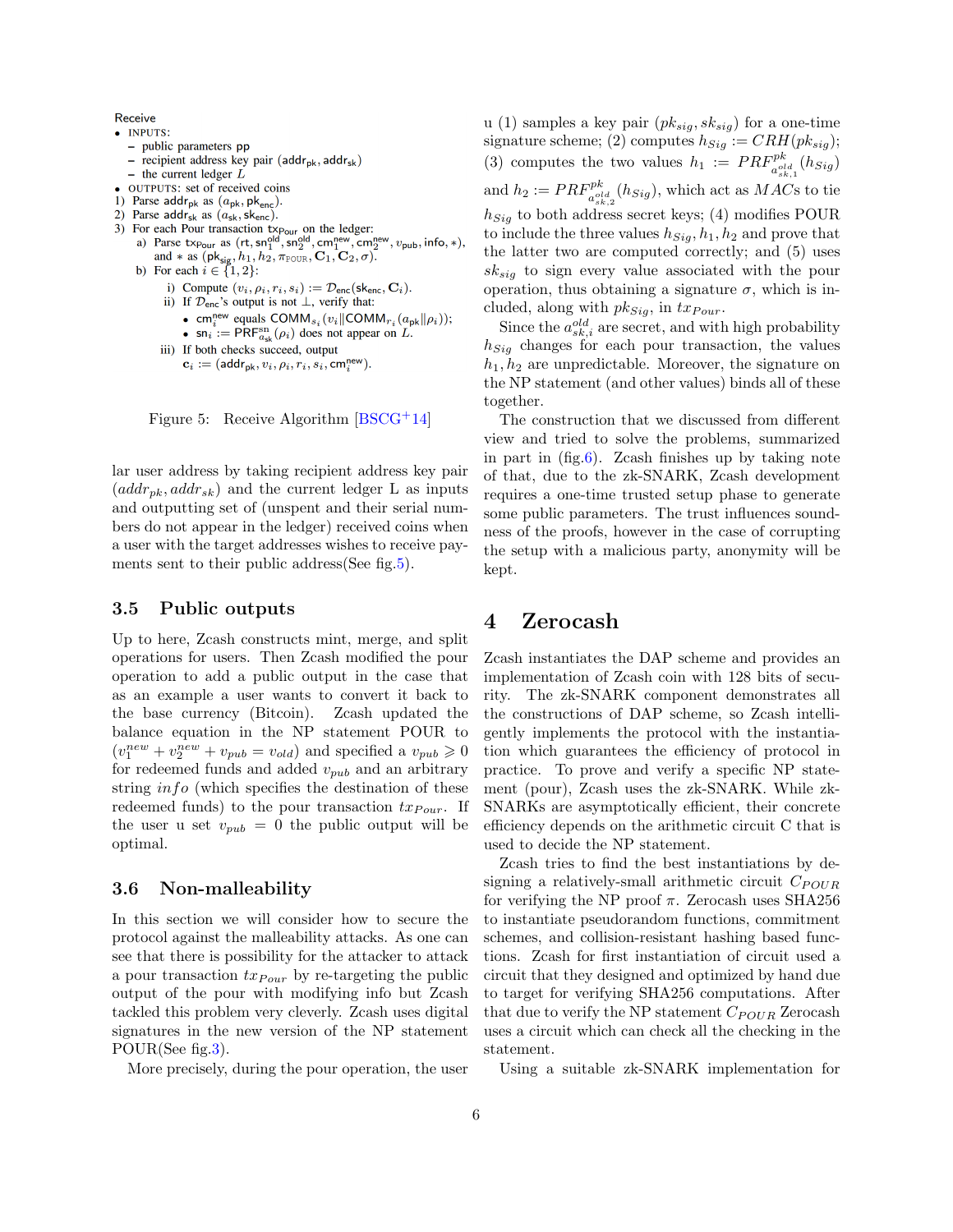

Figure 6: (a) Illustration of the CRH-based Merkle tree over the list CMList of coin commitments. (b) A coin c. (c) Illustration of the structure of a coin commitment cm. (d) Illustration of the structure of a coin serial number sn [\[BSCG](#page-7-0)+14].

arithmetic circuits [\[BSCTV13\]](#page-7-4), beside the cleaver instantiation of parameters in Zcash results in prover that takes few minutes to prove and verifier takes few milliseconds to verify the proof. By these achievements for DAP it is possible to use the scheme for practical deployment. There is possibility to use Zerocash for Bitcoin or forks of it (commonly referred to as altcoins).

## <span id="page-6-0"></span>5 Conclusion

Beside very nice features that blockchain technology and its by-products such as digital currencies provide, guaranteeing strong privacy and security of end-users always has been one of main priorities for society and researchers of the area.

In this report we reviewed Zerocash  $[BSCG<sup>+</sup>14]$  $[BSCG<sup>+</sup>14]$ , which is one of the most known and popular privacypreserving cryptocurrency that is proposed to guarantee users' privacy. In other words, Zerocash does not reveal any information about user identities, source or destination addresses, and the account of transferred or spent coins. We had an overview on the construction of the coin, and we saw that the designer of coin uses different cryptographic primitives (including PRFs, commitment schemes, hash functions, one-time signature schemes, public-key encryption schemes, and zk-SNARKs) to provide strong privacy and security for end-users. However, we observe that the main tool behind indistinguishability properties of the coin is a zk-SNARK that allows a user (a prover) to give very short (succinct) proofs

<span id="page-6-4"></span>in different transactions (operations) and more importantly these proofs can be verified by a low-power verifier very efficiently (in less than a second).

Acknowledgment: Thanks to Karim Baghery for his helpful discussions on reading the seminal paper.

## References

- <span id="page-6-2"></span>[ABLZ17] Behzad Abdolmaleki, Karim Baghery, Helger Lipmaa, and Michal Zajac. A subversion-resistant SNARK. In International Conference on the Theory and Application of Cryptology and Information Security, pages 3–33. Springer, 2017.
- <span id="page-6-3"></span>[BBDP01] Mihir Bellare, Alexandra Boldyreva, Anand Desai, and David Pointcheval. Key-privacy in public-key encryption. In International Conference on the Theory and Application of Cryptology and Information Security, pages 566–582. Springer, 2001.
- <span id="page-6-1"></span>[BCI<sup>+</sup>13] Nir Bitansky, Alessandro Chiesa, Yuval Ishai, Omer Paneth, and Rafail Ostrovsky. Succinct non-interactive arguments via linear interactive proofs. In Theory of Cryptography, pages 315–333. Springer, 2013.